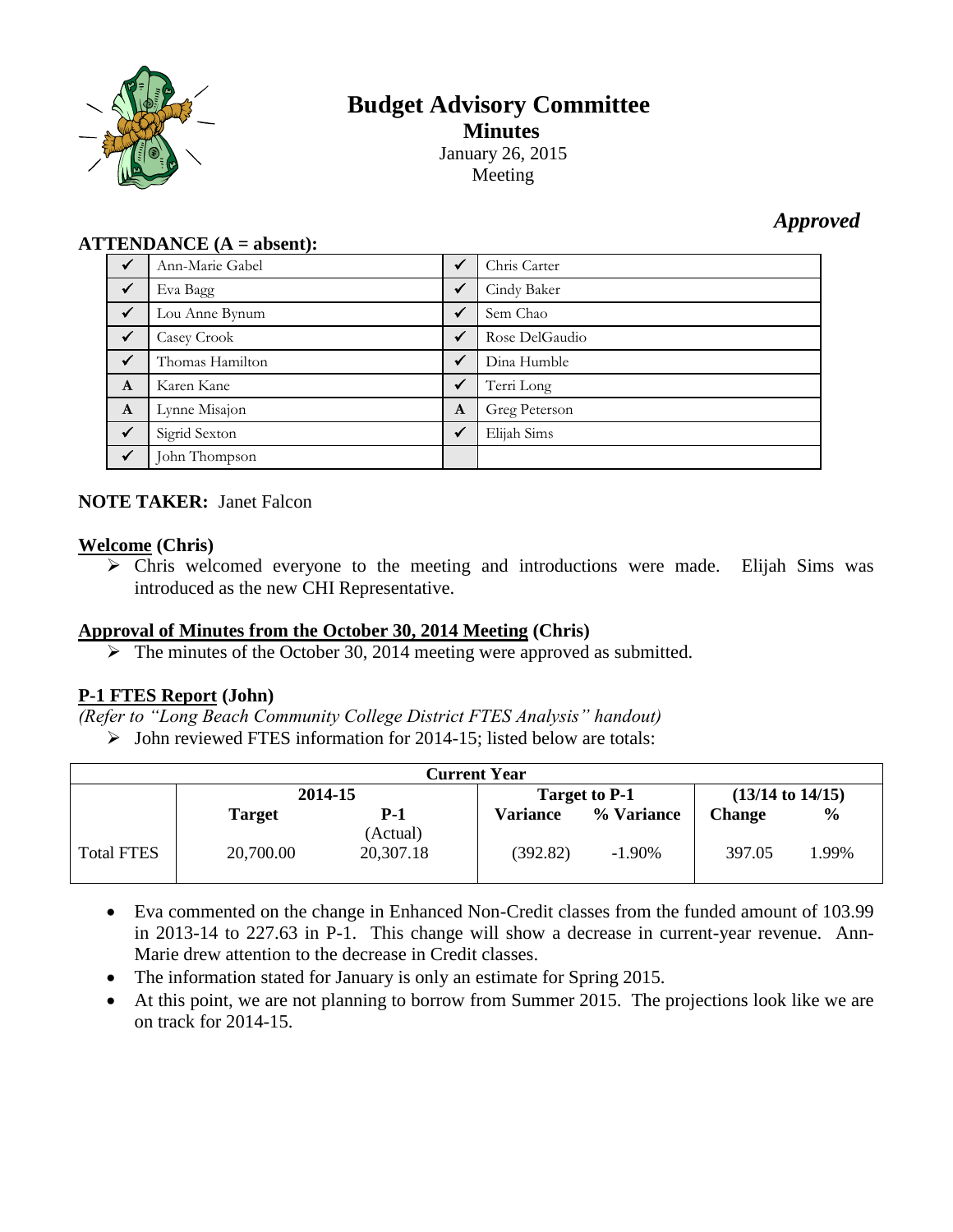### **Apportionment Calculations (John)**

*(Refer to "Apportionment Calculation – Budget 2014-2015" and "Apportionment Calculation – Budget 2014-2015 (Dec. 2014 Revision) handouts)*

 $\triangleright$  John reviewed the 2014-2015 Apportionment Calculation including the 2014-2015 December Recalc. The Adjusted Computational Revenue is \$100,144,158.

| <b>Apportionment Calculation – Budget</b> | 2014-2015<br><b>Budget</b> | 2014-2015<br><b>P-1 FTES</b> | <b>Change from</b><br>14-15 P-1 FTES |  |
|-------------------------------------------|----------------------------|------------------------------|--------------------------------------|--|
|                                           | <b>Amount</b>              | <b>Amount</b>                | <b>Amount</b>                        |  |
| <b>Total Base Revenue</b>                 | 98,679,211                 | 98,679,211                   |                                      |  |
| Restoration                               | 1,854,258                  | 1,637,731                    | (216,527)                            |  |
| <b>Total Computational Revenue</b>        | 101,372,243                | 101,155,716                  | (216,527)                            |  |
| Deficit Factor (1.0%)                     | (1,013,722)                | (1,011,557)                  | 2,165                                |  |
| <b>Adjusted Computational Revenue</b>     | 100,358,520                | 100,144,158                  | (214, 362)                           |  |

- A decrease of \$214,362 from budget due to a change in FTES mix.
- Additional Computational Revenue due to the recalculations: an increase of \$187,143 for 2012-13 (\$19,126 correction of four FTES & \$168,017 due to the deficit factor decreasing from 0.193% to 0.017%); an increase of \$603,285 for 2013-14 (Chancellor's Office revision decrease of \$10,597 & an increase of \$613,882 due to the deficit factor decreasing from 1.718% to 1.096%). Totaling \$790,428 in prior year recalculations.
- Ann-Marie said the 2013-14 numbers will most likely change again in February 2015 including a change to the deficit factor.

#### **2014-15 Mid-Year Budget Performance Report (General Fund Unrestricted and Restricted) (John)**

*(Refer to "LONG BEACH COMMUNITY COLLEGE DISTRICT 2014-2015 Mid-Year Budget Performance Report As of December 31, 2014 UNRESTRICTED & RESTRICTED GENERAL FUND" handouts)*

 John reviewed the *Unrestricted General Fund* document with the following highlights (comparing budget to projected amounts):

| Revenue<br>$\bullet$                                      | Current<br><b>Budget</b> | Projected     | Over/ (Under)<br><b>Budget</b> |
|-----------------------------------------------------------|--------------------------|---------------|--------------------------------|
| <b>Beginning Balance</b><br>$\circ$                       | \$21,201,743             | \$21,201,743  | $\Omega$                       |
| Total State General Apportionment <sup>1</sup><br>$\circ$ | 100,358,520              | 100,644,165   | 285,645                        |
| <b>Other State Revenue</b><br>$\circ$                     | 3,946,640                | 4,825,830     | 879,190                        |
| Total Revenue and Other Financing<br>$\circ$<br>Sources   | \$107,861,258            | \$109,198,369 | \$1,337,111                    |
| Expenditures                                              |                          |               |                                |
| <b>Total Academic Salaries</b><br>$\Omega$                | \$46,460,180             | \$46,558,832  | \$98,652                       |
| Total Classified Salaries <sup>2</sup><br>$\Omega$        | 25,356,388               | 24,217,996    | (1, 138, 392)                  |
| <b>Total Benefits</b><br>$\circ$                          | 25,482,555               | 25,025,799    | (456, 756)                     |
| Total Expenditures & Other Outgo<br>$\circ$               | 111,256,226              | 109,044,130   | (2,212,096)                    |
| <b>Operating (Deficit)</b><br>$\circ$                     | $(\$3,394,968)$          | \$154,239     | \$3,549,207                    |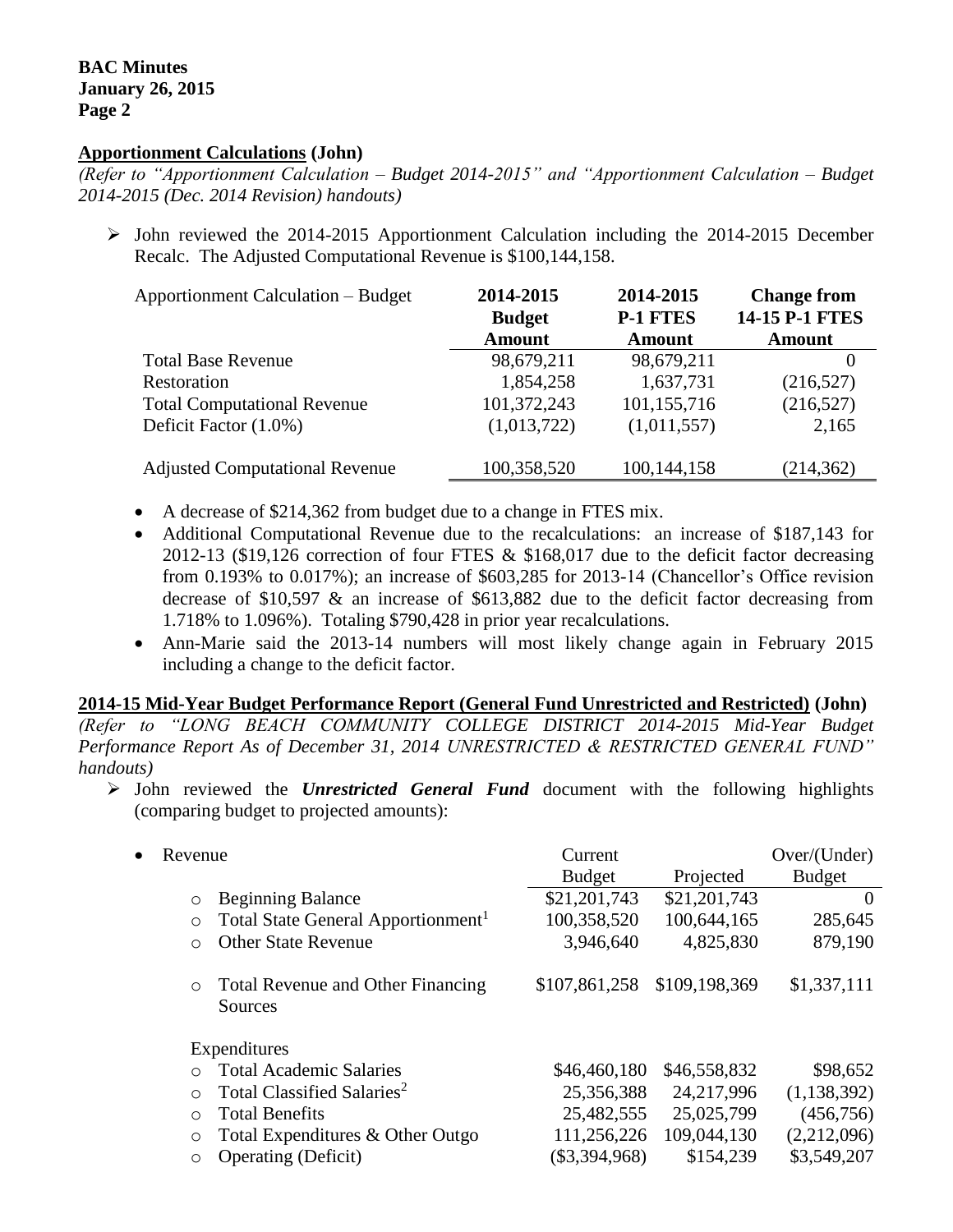## **2014-15 Mid-Year Budget Performance Report (General Fund Unrestricted and Restricted) – (continued)**

- <sup>1</sup> Apportionment decreased by \$214,362 due to a change in FTES mix; there was an increase of \$790,428 due to a change in the deficit factor; a decrease of \$290,421 due to our Full-time Faculty Obligation penalty. Totaling a projected revenue increase of \$285,645.
- $2$  Under budget due to vacancies and the negotiations not being finalized with AFT.
- o The \$879,190 for Mandated Cost Reimbursement was not in our 2014-15 budget. This is new one-time funds that were just announced in the Chancellor's Office December revision.
- o The prior year apportionment and mandated cost changes are the main factors that have changed the projected Total Revenue and Other Financing Sources by \$1.3 million.
- o There was a change to TRANS Cost on Issuance & IRS Costs. The District reached a settlement with the IRS that was \$715,600 less than originally estimated.
- o We had budgeted \$371,685 for an Election in case a special election was held in 2015. There is no special election scheduled so the funds have been reallocated to Other Services and Expenses for a RFP to have a consulting firm study our Student Services Workflow. This is a top priority to help the students and possibly help streamline the processes for staff. The Vice Presidents and Eloy discussed the option. Ann-Marie wanted to draw attention to the line item to garner support from BAC for the project. It was stressed the consulting firm would look at all avenues regarding the registration/enrollment process. BAC supported the reallocation of funds for the purpose stated.
- o Casey asked about Los Coyotes and the status on the sale of property. Ann-Marie announced we are in escrow with the property and still receiving rent from the tenants.
- John also reviewed the *Restricted General Fund* document with the following highlights:

| <b>Restricted General Fund</b>        | <b>CURRENT</b><br><b>BUDGET</b><br>2014-2015 | <b>PROJECTED</b><br><b>YEAR-END</b><br>2014-2015 |
|---------------------------------------|----------------------------------------------|--------------------------------------------------|
| <b>Total Federal Revenue</b>          | 8,918,385                                    | 8,918,385                                        |
| <b>Total State Revenue</b>            | 17,030,472                                   | 17,030,472                                       |
| <b>Total Local Revenue</b>            | 6,849,795                                    | 6,849,795                                        |
| <b>TOTAL REVENUE</b>                  | 32,798,652                                   | 32,798,652                                       |
| <b>TOTAL EXPENDITURES &amp; OTHER</b> |                                              |                                                  |
| <b>OUTGO</b>                          | 32,554,463                                   | 32,554,463                                       |
|                                       |                                              |                                                  |
| <b>OPERATING SURPLUS/(DEFICIT)</b>    | 244,189                                      | 244,189                                          |
| <b>Plus Beginning Balance</b>         | 2,883,876                                    | 2,883,876                                        |
| <b>ENDING BALANCE</b>                 | 3,128,065                                    | 3,128,065                                        |